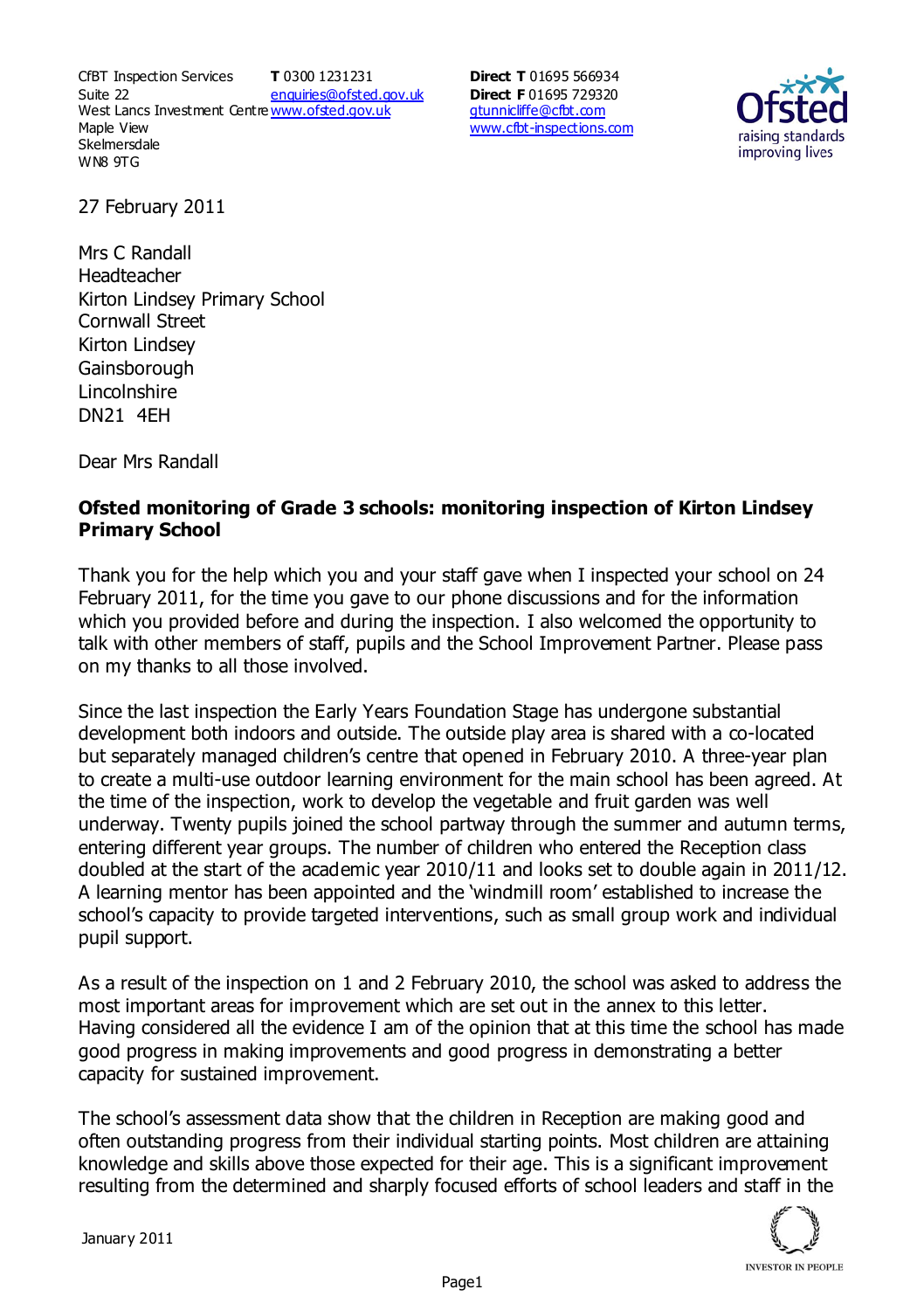

Early Years Foundation Stage. The indoor and outdoor areas now provide a good range of high quality resources that promote children's learning and play very effectively. A good balance of interesting and exciting child-initiated and adult-led activities supports the development of early literacy and numeracy skills well. As a result, children observed during this visit were confident, busy and inquisitive young learners who displayed strong communication and social skills and worked happily together.

Teacher assessments at the end of Key Stage 1 and Key Stage 2 in 2009/10 indicate improving trends. At the end of Year 2, pupils made good individual progress. Pupils' individual attainment was variable reflecting the higher than usual proportion of pupils with special educational needs and/or disabilities in the group. At the end of Year 6 in 2010, more pupils reached the expected Level 4 in English and mathematics than in the previous year because they had made the expected two levels of progress. The proportion of pupils attaining the higher Level 5 rose significantly when compared to the previous year. In English, the proportion of pupils attaining this level rose by 23% to 35%, while in mathematics it rose by 14% to 31%. School leaders are carefully monitoring the progress of all pupils. Consequently, they can confidently demonstrate that, while attainment at the higher levels is rising, the gap between the most-able pupils and those who are not so confident in their learning is also narrowing.

Pupils' excellent attendance and good behaviour make a strong contribution to their improving progress and achievements and demonstrate their increased enjoyment of school. Pupils report close and productive relationships with their teachers and each other and appreciate having a greater say about what happens in the school, through the school parliament, for example. They talk fluently about recent improvements including better resources, the exciting developments outside and closer links between staff and their parents. Pupils are eager participants in their own learning and take this responsibility seriously because they know that their views are listened to and valued. As one pupil explained, 'My teacher really listens…if I ask a question she'll answer it even if she was about to get us to do something else… I don't feel silly when I can't answer something she asks because I know she'll make sure I understand'. Pupils thoroughly enjoy being involved in assessing their own and each other's learning and are being helped to gain a much clearer understanding of the progress they are making. For example, older pupils particularly like the new target booklet for writing. Pupils talk knowledgeably about how this is helping them to see how each individual step in learning links together, giving them a clearer idea of the levels they are aiming for. They describe working in partnership with the teacher to decide when they have achieved each step in their learning.

The proportion of good or better lessons has increased substantially as a result of welltargeted actions and development activities for staff. Lessons are generally being planned so that more-able pupils are being provided with greater challenge and to ensure that there are more opportunities for independent investigation and research. For instance, in a Year 2/3 lesson, pupils were using a magnifying glass to look at how different fabrics were constructed. They then drew the different patterns they saw before discussing these with their peers. In a Year 5 mathematics lesson, the learning objective for all the pupils was to

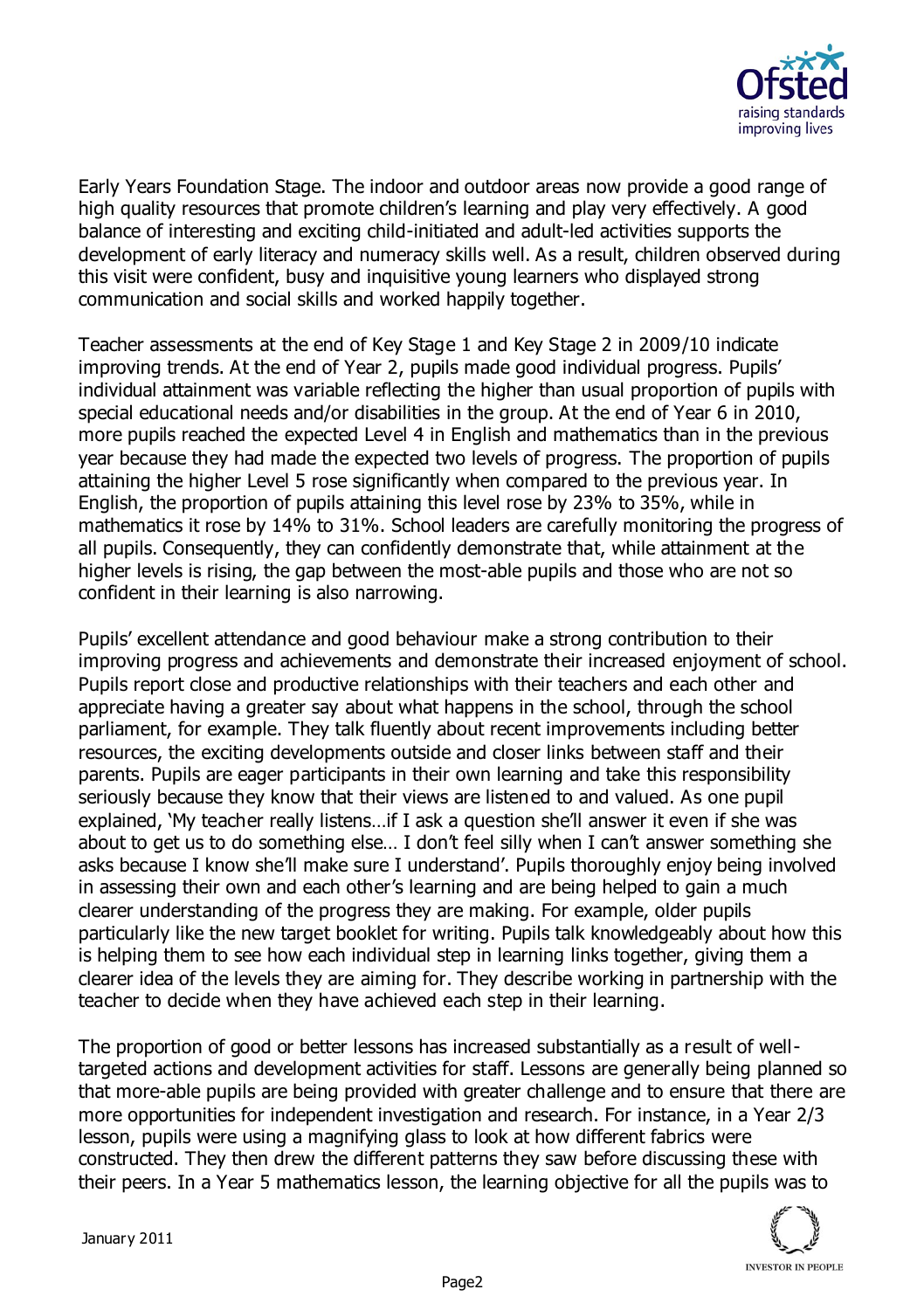

calculate the perimeters of different shapes. The task for the more-able pupils was made more complex by using measurements that included decimal points. Teachers' oral feedback is generally good and written comments in pupils' books usually indicate clearly how they can improve their work further. While teaching assistants are increasingly being used more effectively to support learning in classes, school leaders know there is more to do to ensure this becomes a consistently embedded practice throughout the school.

School leaders have driven improvement forward at a cracking pace and have taken carefully considered steps to ensure that the staff have moved with them. Consequently, morale has improved and there is a strong sense of purposeful action throughout the school. The leadership team know their school well and have a precise picture of what future actions are needed. School improvement plans are sharply focused with clear measurable success criteria. Strategies to monitor progress and manage performance are effective. Systems to safeguard pupils meet current requirements. Governors give generously of their time and experience and provide good support and challenge. Support from the local authority and the School Improvement Partner have been good, effectively helping the headteacher to implement the actions needed to tackle the areas for improvement. Recent strongly positive feedback from parents coupled with the increasing number of children the school is attracting show that the school is improving its standing within the local community as a result of the changes made.

I hope that you have found the inspection helpful in promoting improvement in your school. This letter will be posted on the Ofsted website.

Yours sincerely

Wendy Ripley Her Majesty's Inspector